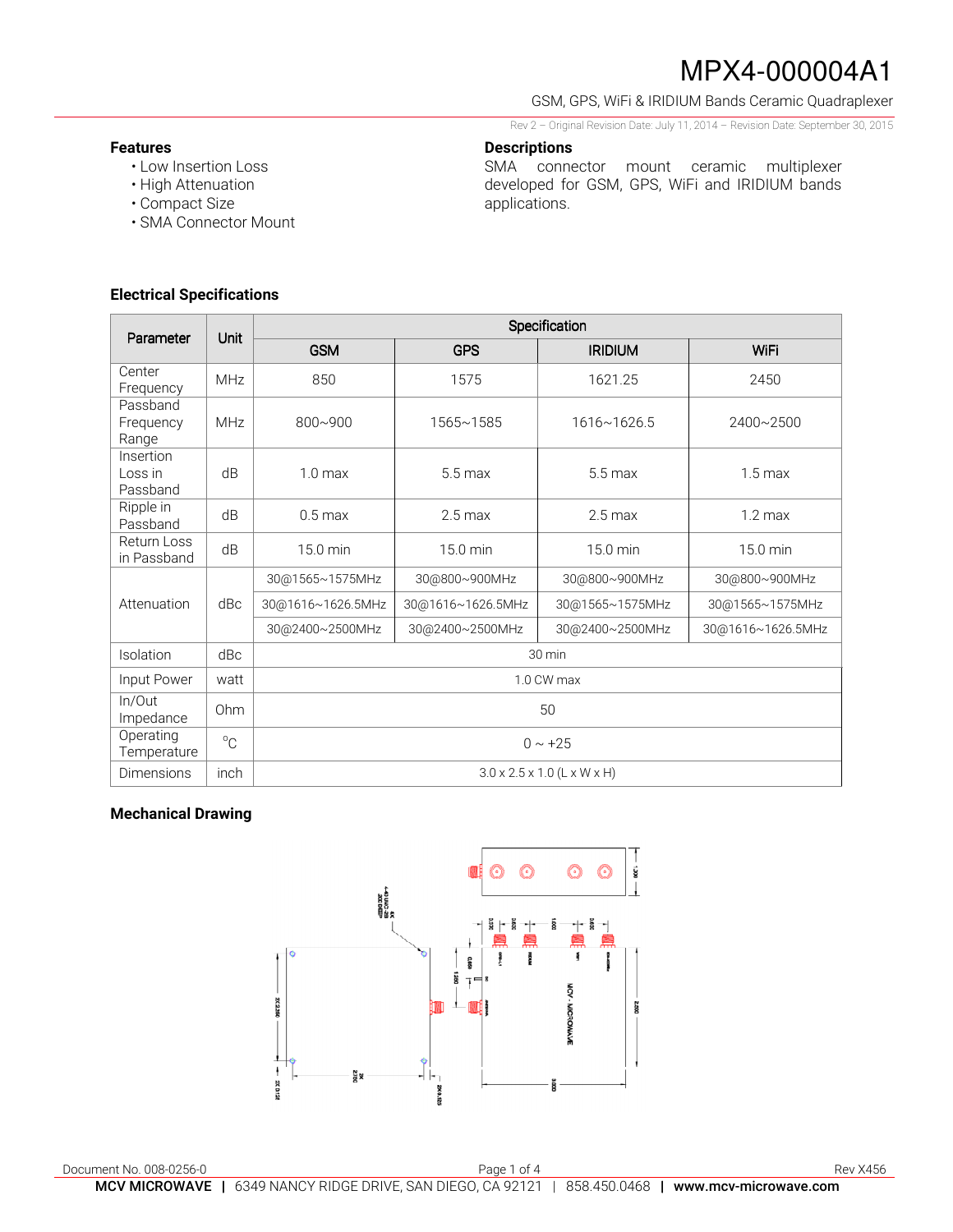GSM, GPS, WiFi & IRIDIUM Bands Ceramic Quadraplexer

Rev 2 – Original Revision Date: July 11, 2014 – Revision Date: September 30, 2015



### **Electrical Responses**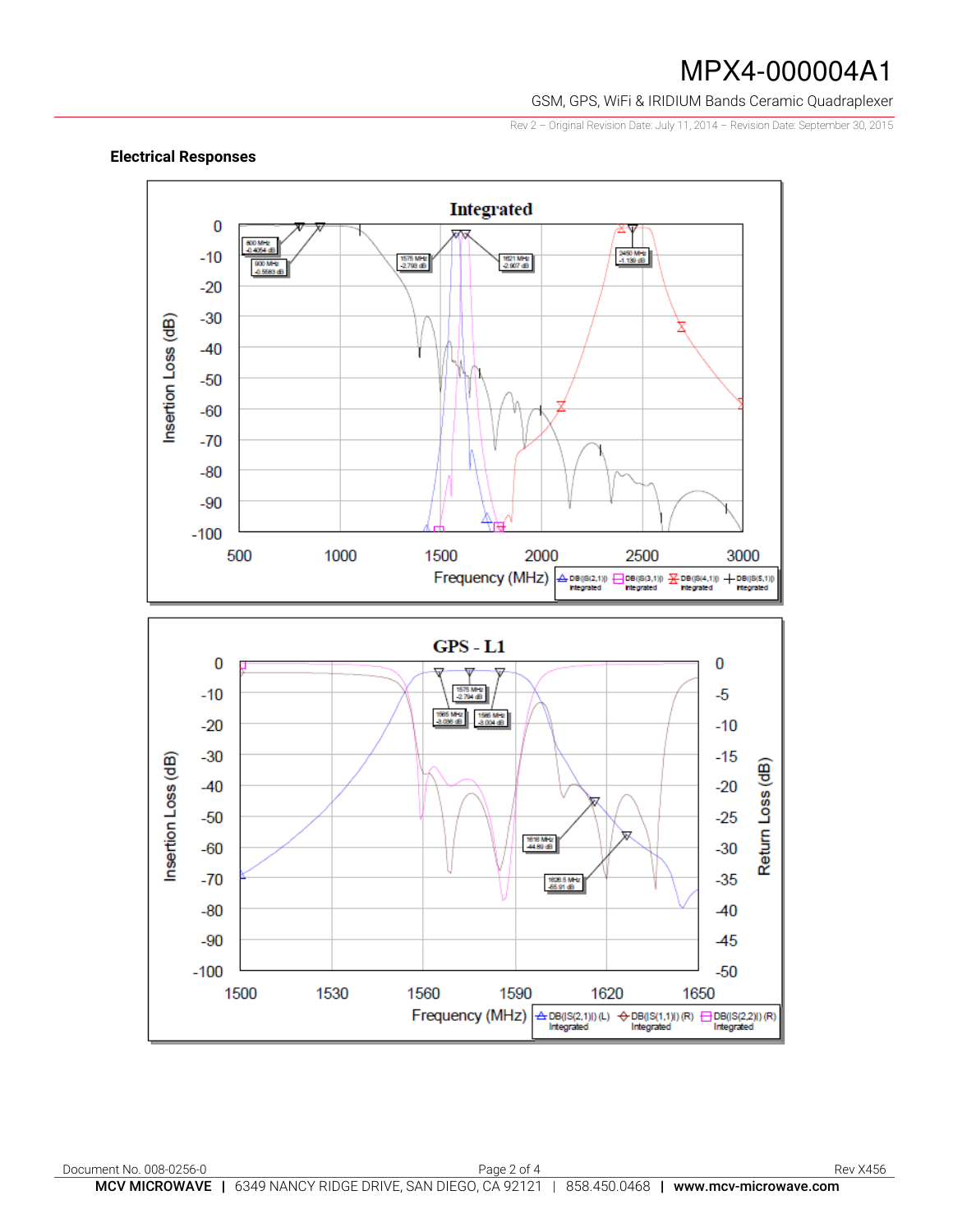GSM, GPS, WiFi & IRIDIUM Bands Ceramic Quadraplexer

Rev 2 – Original Revision Date: July 11, 2014 – Revision Date: September 30, 2015